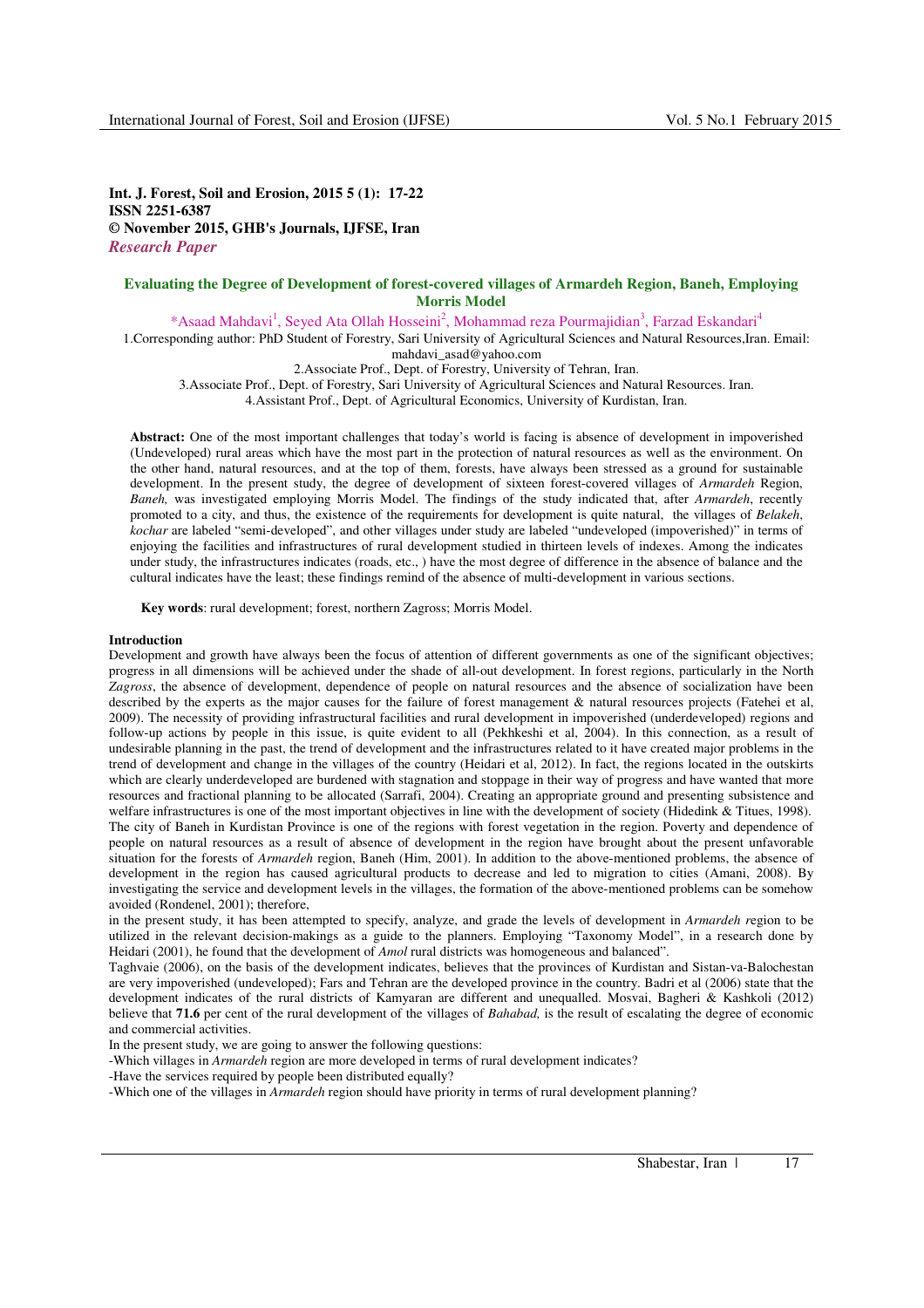# **Materials & Methodologies**

# *The study area*

 In 2004, a project under the title of: Systemization & Management of "*Galazani"* meaning "the removal of foliage" in *Armardeh* region was prepared in the city of *Baneh,* Kurdistan Province on a plot of land measuring 19,000 hectares in area. The purpose of this project was to manage, protect and exploit forests and systematizing the removal of foliage of trees locally referred to as *"Galazani.* 

Although the *Zagross* Forests is regarded as "protective-supportive" by the Organization for Forests & Ranges, traditional exploitation of forests for the purpose of providing the subsistence needs of local communities is approximately a common practice (Ghazanfari, 2004). In this region, there are sporadically a great number of small and large villages as well as a large number of "*kokhs*", or huts (very small villages) with less than five households in the North *Zagross*; sixteen major villages in *Armardeh* region were selected as the geographical kingdom of the study (Figure1).



Figure 1.Study area, Iran, Kurdistan province, Baneh.

#### **Research Method**

 In the present study, a descriptive-analytic research method, a survey method, was used; the method of data collection was done on field study basis, carried out in 2013 in all the villages by library method utilizing the statistics  $\&$  data issued by the Nationwide Census of **1976** through **2011.** Thirteen major rural development indicates (table 1) were used as the variables. In order to analyze the data and specify the development levels, "Morris Development Levels Evaluation Model" was employed. The number of years in which each village enjoyed the intended indicate was the base of this study. In determining and evaluating the development levels of the various regions, there are numerous methods and models out of which, depending on the degree of validity of the accessible information, methods like cluster method, hierarchical method, taxonomical method, operating analysis and nerve network model can be enumerated. "Morris Model" is a model introduced by the United Nations for grading development as an official pattern (Hosseinzadeh, 2001). this is the way this indicate is calculated:

$$
y_{ij} = \frac{x_{ij} - x_{i(\text{min})}}{x_{i(\text{max})} - x_{i(\text{min})}}
$$
 
$$
D.I = \frac{\sum_{i=1}^{n} y_{ij}}{n}
$$

In "Morris Model", the indicates employed must be directed towards one direction; in order to investigate the issue, all the indicates intended were used in the format intended; in the end, in order to calculate the main indicate of development for each unit, the D.I relation was used. Morris Coefficient varies from 0 to 100 and the more it gets closer to 100, the level of development is higher: (Ghadiri 1998)

#### **Results**

In order to investigate the indicates intended in the villages under study, the following defined codes were used for each of the indicates (Table 1). After specifying the relevant codes, the degree of development of each one of the villages was calculated on the basis of the number of years of development for each village from the indicates intended (Table 2); then, the main coefficient of development, i.e., "Morris Model" was resulted. (Table 3).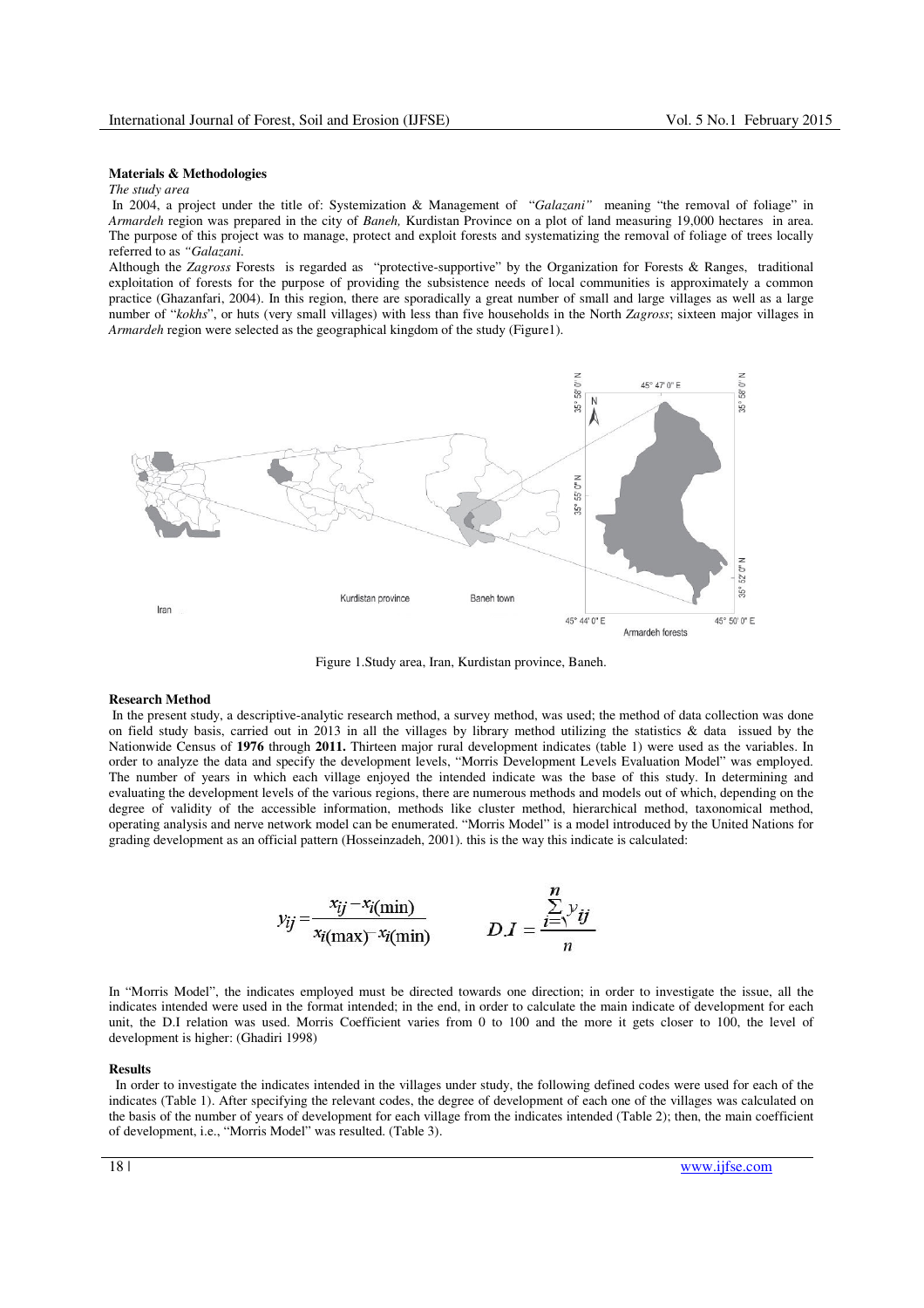| Infrastructure and<br>cooperative | Index code | Cultural      | Index code | Hygienic           | Index code |
|-----------------------------------|------------|---------------|------------|--------------------|------------|
| Water                             | 01         | School        | 09         | Hygienic center    | 012        |
| Power                             | 02         | Middle school | 10         | Hygienic assistant | 013        |
| Phone                             | 03         | high school   | 011        |                    |            |
| Cooperative                       | 04         |               |            |                    |            |
| Oil                               | 05         |               |            |                    |            |
| Dirt road                         | 06         |               |            |                    |            |
| Gravel road                       | 07         |               |            |                    |            |
| Asphalt Road                      | 08         |               |            |                    |            |

Table 1. Defined codes for each of the indicates

Table 2. The number of years of development for each village from the indicates intended

| Index                      | Wate             | Powe<br>$\bf r$ | Phon<br>e        | Cooperati<br>ve  | Oi<br>$\mathbf{1}$ | Dir<br>$\mathbf t$ | Grav<br>el       | Aspha<br>1 <sub>t</sub> | Scho<br><sub>o</sub> l | Middl<br>e       | high<br>scho     | Hygien<br>ic     | Hygien<br>ic |
|----------------------------|------------------|-----------------|------------------|------------------|--------------------|--------------------|------------------|-------------------------|------------------------|------------------|------------------|------------------|--------------|
| village                    | $\bf r$          |                 |                  |                  |                    | roa                | road             | Road                    |                        | schoo            | ol               | center           | assistan     |
|                            |                  |                 |                  |                  |                    | d                  |                  |                         |                        | 1                |                  |                  | t            |
| Armardeh                   | 27               | 28              | 21               | 20               | 22                 | 28                 | 27               | 23                      | 28                     | 28               | 24               | 26               | 26           |
| Gandoma<br>$\mathbf n$     | 15               | 17              | $\overline{4}$   | $\boldsymbol{0}$ | $\mathbf{0}$       | 28                 | 17               | $\boldsymbol{0}$        | 28                     | $\boldsymbol{0}$ | $\boldsymbol{0}$ | 10               | 15           |
| Saedab                     | $\overline{7}$   | 14              | $\overline{4}$   | $\overline{0}$   | $\overline{0}$     | 28                 | 5                | $\overline{0}$          | 28                     | $\mathbf{0}$     | $\overline{0}$   | 11               | 14           |
| Sorab                      | $\tau$           | 12              | 5                | $\boldsymbol{0}$ | $\Omega$           | 28                 | $\overline{0}$   | $\overline{0}$          | 28                     | $\overline{0}$   | $\mathbf{0}$     | $\boldsymbol{0}$ | 14           |
| Kochar                     | 10               | $18\,$          | 10               | $\boldsymbol{0}$ | $\theta$           | 28                 | 18               | 22                      | 28                     | $\mathbf{0}$     | $\boldsymbol{0}$ | 14               | 14           |
| Mirhesam                   | 9                | 14              | $\overline{4}$   | $\boldsymbol{0}$ | $\theta$           | 28                 | 15               | $\overline{0}$          | 28                     | $\mathbf{0}$     | $\overline{0}$   | $\overline{0}$   | 12           |
| Kokhma<br>mo               | 6                | $17\,$          | 5                | $\boldsymbol{0}$ | $\boldsymbol{0}$   | 28                 | 17               | $\boldsymbol{0}$        | $28\,$                 | 13               | $\boldsymbol{0}$ | $\boldsymbol{0}$ | $12\,$       |
| Blakeh                     | 10               | 15              | 5                | 5                | 10                 | 28                 | 15               | 12                      | 28                     | $\mathbf{0}$     | 12               | 13               | 13           |
| Kande<br>sora              | $\overline{7}$   | 17              | $\overline{7}$   | $\boldsymbol{0}$ | $\overline{0}$     | 28                 | 14               | $\overline{0}$          | 28                     | 10               | $\mathbf{0}$     | $\boldsymbol{0}$ | 13           |
| <b>Brnjar</b>              | $\overline{0}$   | 10              | $\overline{0}$   | $\boldsymbol{0}$ | $\overline{0}$     | 28                 | $\overline{0}$   | $\overline{0}$          | 28                     | $\mathbf{0}$     | $\overline{0}$   | $\theta$         | 13           |
| Kolahdol                   | $8\,$            | 14              | $\overline{4}$   | $\boldsymbol{0}$ | $\overline{0}$     | 28                 | $\tau$           | $\boldsymbol{0}$        | $28\,$                 | $\mathbf{0}$     | $\overline{0}$   | $\boldsymbol{0}$ | 13           |
| Oshterme<br>$\overline{1}$ | $\Omega$         | 9               | $\mathbf{0}$     | $\boldsymbol{0}$ | $\mathbf{0}$       | 28                 | $\boldsymbol{0}$ | $\overline{0}$          | 28                     | $\overline{0}$   | $\overline{0}$   | $\boldsymbol{0}$ | 13           |
| Bashvan                    | $\boldsymbol{0}$ | 8               | $\overline{0}$   | $\overline{0}$   | $\overline{0}$     | 28                 | $\overline{0}$   | $\overline{0}$          | 28                     | $\mathbf{0}$     | $\overline{0}$   | $\mathbf{0}$     | 13           |
| Davodeh                    | $\boldsymbol{0}$ | 10              | $\boldsymbol{0}$ | $\boldsymbol{0}$ | $\overline{0}$     | $\overline{0}$     | $\mathbf{0}$     | $\overline{0}$          | $\boldsymbol{0}$       | $\overline{0}$   | $\mathbf{0}$     | $\mathbf{0}$     | 13           |
| Shivi deh                  | $\overline{0}$   | 16              | $\boldsymbol{0}$ | $\mathbf{0}$     | $\overline{0}$     | 28                 | 17               | $\mathbf{0}$            | 28                     | $\mathbf{0}$     | $\overline{0}$   | $\overline{4}$   | 13           |
| Dashta<br>gora             | $\Omega$         | 15              | $\overline{4}$   | $\overline{0}$   | $\overline{0}$     | 28                 | 5                | $\overline{0}$          | 28                     | $\overline{0}$   | $\boldsymbol{0}$ | $8\,$            | 13           |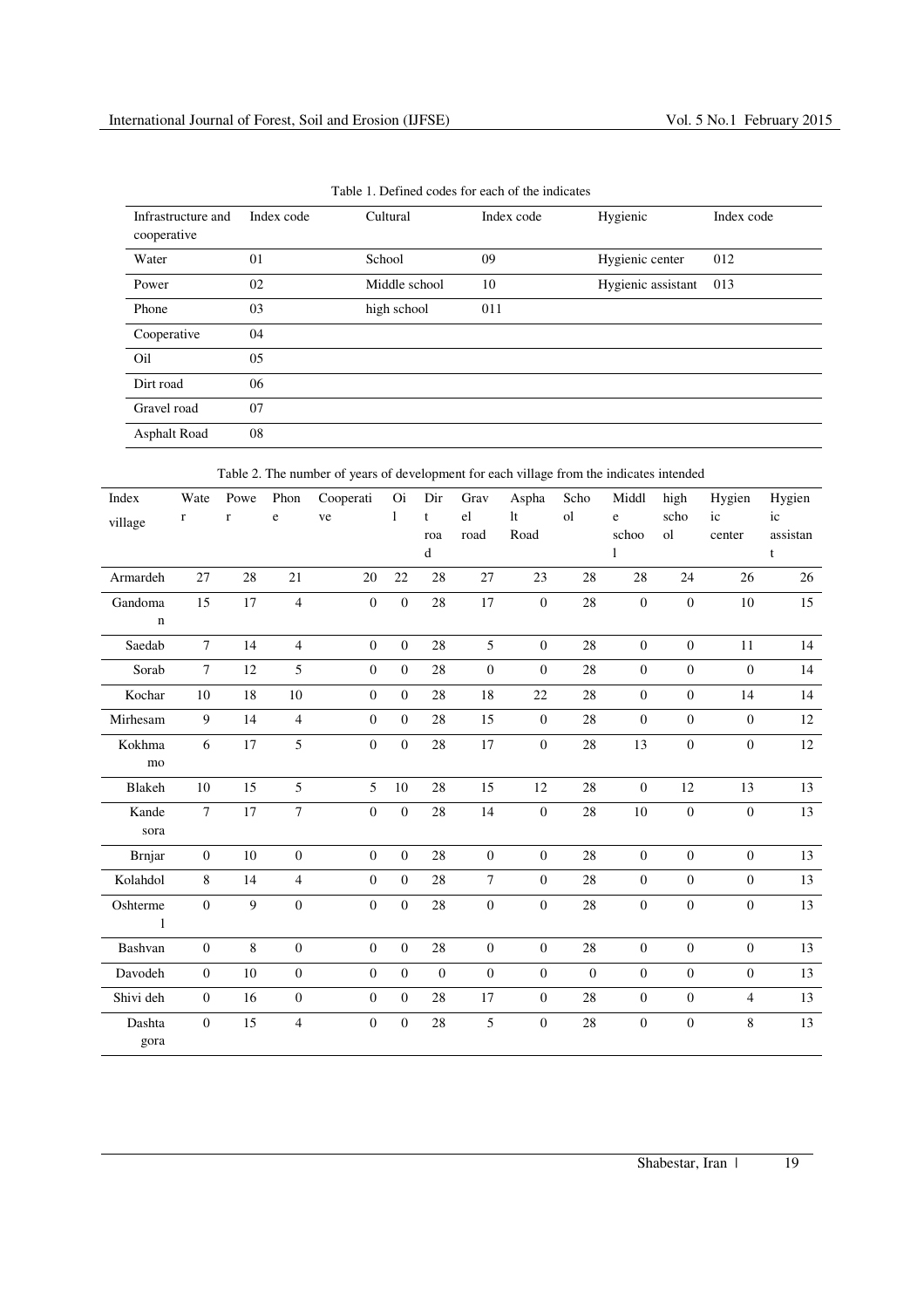| Index          | 01             | 02       | 03             | 04 |              | 05       | 06             | 07             | 08             | 09       | 10             | 11       | 12             | 13       |
|----------------|----------------|----------|----------------|----|--------------|----------|----------------|----------------|----------------|----------|----------------|----------|----------------|----------|
|                |                |          |                |    |              |          |                |                |                |          |                |          |                |          |
| village        |                |          |                |    |              |          |                |                |                |          |                |          |                |          |
| Armardeh       | 100            | 100      | 100            |    | 100          | 100      | 100            | 100            | 100            | 100      | 100            | 100      | 100            | 100      |
| Gandoman       | 55             | 45       | 19             |    | $\Omega$     | $\Omega$ | 100            | 63             | $\Omega$       | 100      | $\Omega$       | $\Omega$ | 38             | 21       |
| Saedab         | 26             | 30       | 19             |    | $\Omega$     | $\Omega$ | 100            | 18             | $\theta$       | 100      | $\Omega$       | $\Omega$ | 42             | 14       |
| Sorab          | 26             | 20       | 24             |    | $\Omega$     | $\Omega$ | 100            | $\Omega$       | $\mathbf{0}$   | 100      | $\Omega$       | $\Omega$ | $\Omega$       | 14       |
| Kochar         | 37             | 50       | 47             |    | $\Omega$     | $\Omega$ | 100            | 66             | 95             | 100      | $\Omega$       | $\Omega$ | 53             | 14       |
| Mirhesam       | 33             | 30       | 19             |    | $\Omega$     | $\Omega$ | 100            | 55             | $\overline{0}$ | 100      | $\Omega$       | $\Omega$ | $\Omega$       | $\Omega$ |
| Kokhmamo       | 22             | 45       | 23             |    | $\Omega$     | $\Omega$ | 100            | 63             | $\overline{0}$ | 100      | 52             | $\Omega$ | $\overline{0}$ | $\Omega$ |
| Blakeh         | 37             | 35       | 23             |    | 25           | 45       | 100            | 55             | 52             | 100      | $\Omega$       | 50       | 50             | $\tau$   |
| Kande sora     | 25             | 45       | 33             |    | $\Omega$     | $\Omega$ | 100            | 51             | $\theta$       | 100      | 40             | $\Omega$ | $\overline{0}$ | $\tau$   |
| <b>Brnjar</b>  | $\theta$       | 10       | $\mathbf{0}$   |    | $\Omega$     | $\theta$ | 20             | $\overline{0}$ | $\theta$       | 100      | $\Omega$       | $\Omega$ | $\Omega$       | $\tau$   |
| Kolahdol       | 29             | 30       | $\mathbf{0}$   |    | $\Omega$     | $\Omega$ | 100            | 26             | $\mathbf{0}$   | 100      | $\Omega$       | $\Omega$ | $\Omega$       | $\tau$   |
| Oshtermel      | $\mathbf{0}$   | 5        | $\Omega$       |    | $\Omega$     | $\theta$ | 20             | $\overline{0}$ | $\mathbf{0}$   | $\Omega$ | $\Omega$       | $\Omega$ | $\Omega$       | $\tau$   |
| Bashvan        | $\overline{0}$ | $\Omega$ | $\Omega$       |    | $\Omega$     | $\Omega$ | 100            | $\overline{0}$ | $\mathbf{0}$   | 100      | $\Omega$       | $\Omega$ | $\Omega$       | $\tau$   |
| Davodeh        | $\overline{0}$ | 10       | $\mathbf{0}$   |    | $\mathbf{0}$ | $\Omega$ | $\overline{0}$ | $\overline{0}$ | $\mathbf{0}$   | $\Omega$ | $\overline{0}$ | $\Omega$ | $\overline{0}$ | $\tau$   |
| Shivi deh      | $\overline{0}$ | 10       | $\overline{0}$ |    | $\mathbf{0}$ | $\Omega$ | 100            | 63             | $\theta$       | 100      | $\Omega$       | $\Omega$ | 15             | $\tau$   |
| Dashta<br>gora | $\mathbf{0}$   | 35       | $\theta$       |    | $\Omega$     | $\Omega$ | 100            | 18             | $\overline{0}$ | 100      | $\mathbf{0}$   | $\Omega$ | 30             | $\tau$   |

Table 3. the main coefficient of development, Morris index.

On the basis of the data in Table3 (the coefficient of development), and figure1, the place of each village in terms of level of development was specified. By the same token, *Armardeh*, which was recently promoted to a city, has the maximum level of development and the villages of *Belkeh* and *kochar* are rankled in the next places in term of level of development.



Figure 2: "Morris index" (coefficient of development) obtained in the sixteen villages of the region under study

Considering the coefficient of development obtained, the sixteen villages of the region were categorized into three levels: developed, developing and less-developed. Taking these findings into consideration, it can be claimed that the majority of the villages in the region were in the less-developed limits; regarding the categorizations of the indicates under study, namely: infrastructural, cultural and hygienic, as it was explained in table 5 and figure 3, disproportionateness and absence of coordination for rural development is quite evident in term of development; also, the absence of schools and other cultural centers indicates that that the majority of villages are placed in the undeveloped regions limits.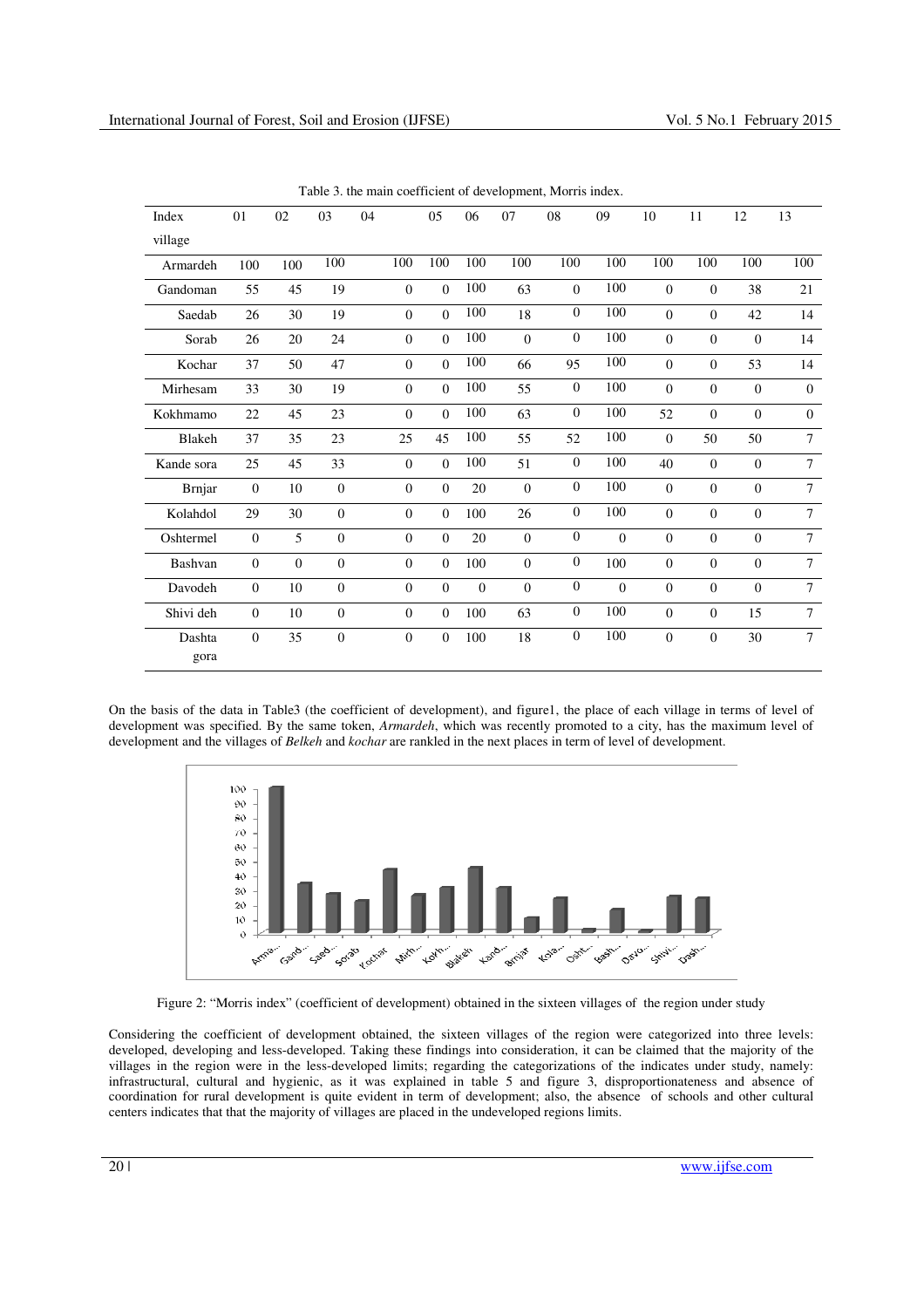| Number of village | village                                                                                                                                | coefficient of<br>development | Level of development |
|-------------------|----------------------------------------------------------------------------------------------------------------------------------------|-------------------------------|----------------------|
|                   | Armardeh                                                                                                                               | More than 60                  | Developed            |
|                   | Kochar-Belakeh                                                                                                                         | $40-60$                       | Developing           |
| 13                | Gandoman- Sardab- Sorab- Mirhesam-<br>kokh mamo- kanda sora- Brnjar- Kolahdol-<br>Oshtermel- Bashvan- Davoda- Shivideh-<br>Dashta gora | Less than 40                  | Less Developed       |

Table 4. the main coefficient of development ( Morris index) in study area

Table 5. the main coefficient of development ( Morris index) Based on the indicator studied in study area

| Index village | Infrastructure and<br>cooperative | Rank           | Cultural       | Rank           | Hygienic       | Rank           |
|---------------|-----------------------------------|----------------|----------------|----------------|----------------|----------------|
| Armardeh      | 100                               | 1              | 100            | $\mathbf{1}$   | 100            | $\mathbf{1}$   |
| Gandoman      | 35.3                              | $\overline{4}$ | 33.3           | $\overline{4}$ | 29.9           | 3              |
| Saedab        | 24.1                              | 10             | 33.3           | $\overline{4}$ | 28.2           | 5              |
| Sorab         | 21.2                              | 12             | 33.3           | $\overline{4}$ | 7.1            | 8              |
| Kochar        | 49.6                              | $\overline{c}$ | 33.3           | $\overline{4}$ | 34             | $\overline{2}$ |
| Mirhesam      | 29.7                              | $\overline{7}$ | 33.3           | $\overline{4}$ | $\Omega$       | 10             |
| Kokhmamo      | 31.7                              | 6              | 50.6           | $\overline{2}$ | $\overline{0}$ | 10             |
| <b>Blakeh</b> | 46.7                              | 3              | 33.3           | $\overline{4}$ | 28.5           | $\overline{4}$ |
| Kande sora    | 32                                | 5              | 46.6           | 3              | 3.5            | 9              |
| <b>Brnjar</b> | 3.7                               | 14             | 33.3           | $\overline{4}$ | 3.5            | 9              |
| Kolahdol      | 25.5                              | 8              | 33.3           | $\overline{4}$ | 3.5            | 9              |
| Oshtermel     | 3.1                               | 15             | $\mathbf{0}$   | 5              | 3.5            | 9              |
| Bashvan       | 12.5                              | 13             | 33.3           | $\overline{4}$ | 3.5            | 9              |
| Davodeh       | 1.2                               | 16             | $\overline{0}$ | 5              | 3.5            | 9              |
| Shivi deh     | 25.3                              | 9              | 33.3           | $\overline{4}$ | 11.2           | $\overline{7}$ |
| Dashta gora   | 21.5                              | 11             | 33.3           | $\overline{4}$ | 18.9           | 6              |

## **Discussion**

 The findings of this study indicate that the coefficient of development among the villages of the regions is different fluctuating between 1.3 to 100; in terms of enjoying rural development infrastructures, they were studied in thirteen levels of indicates; after Armardeh (which was recently promoted to a city, and thus, the existence of the requirements for development is quite natural), and placed 1st, the villages of Belakeh and kochar are placed 2nd and 3rd , respectively, and therefore are labeled "semideveloped", and other villages under study are labeled "undeveloped (impoverished)". Thus, the villages which have enjoyed more services and facilities for a longer time are placed at a higher level of development; by systematizing the rural areas and equal distribution of rural development facilities, we can help a lot to a multidimensional and integrated development. The results of this study are suggestive of unequal distribution of facilities in the regions, and more emphasis will be on the necessity of development and paying more attention to the impoverished villages.

The results of this study also indicate that among the indicates under study, the infrastructural indicates have the most degree of difference in the absence of balance, and the cultural indicates have the least.

These results remind us of the absence of multidimensional development in various sections. Fatehei et al, (2009), have found the absence of socialization, as the most important cause for the failure of forest management projects; this can be the result of absence of development and absence of comprehensive attention that must have been paid to rural communities. When a region is placed in a lower level of development, it is inevitable that people will be more dependent on natural resources, and therefore, they are more likely to utilize and destruct the natural resources.